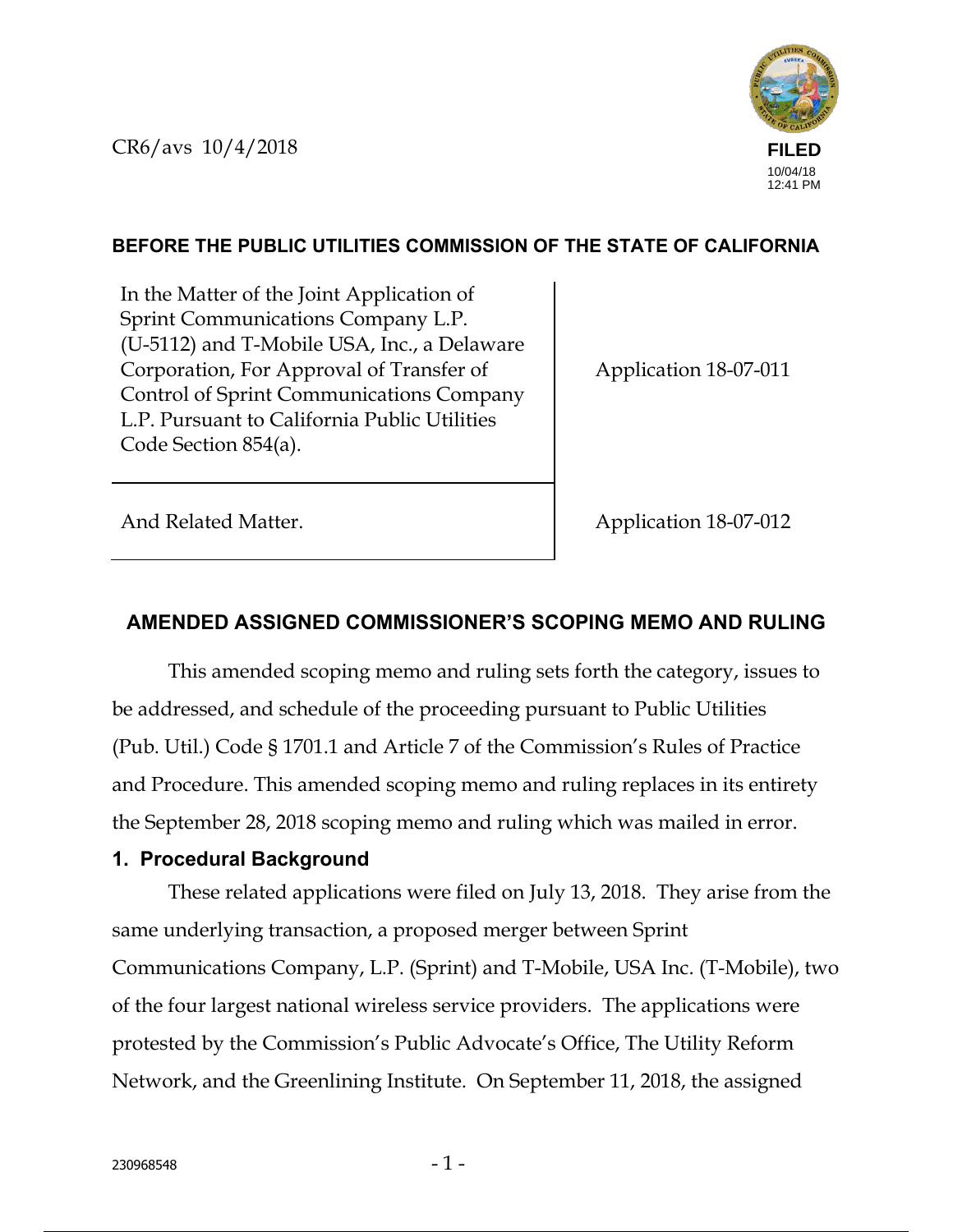Administrative Law Judge (ALJ) issued a ruling consolidating the proceedings. A prehearing conference was held on September 13, 2018 to discuss the issues of law and fact and determine the need for hearing and schedule for resolving the matter. After considering the applications and protests and discussion at the prehearing conference, I have determined the issues and schedule of the proceeding to be as set forth in this scoping memo.

#### **2. Issues**

The scope of this proceeding includes all issues that are relevant to evaluating the proposed merger's impacts on California consumers and determining whether any conditions should be placed upon the merged entity. The fundamental issue presented by these applications is whether the proposed merger of two of the four largest national wireless service providers is in the public interest of the residents of California. This is the standard historically employed by the Commission to evaluate proposed transactions involving public utilities subject to its jurisdiction. A determination of the public interest requires a consideration of significant factors implicit in the proposed transaction. Below I list some of the factors that the Commission will consider in making a public interest determination regarding the effects of the proposed merger on the residents of California, and other issues that this proceeding will focus on. This is a non-exhaustive list.

- 1. How would the merger impact competition for services currently provided by Sprint or T-Mobile in any metropolitan area or other geographically distinct market?
- 2. What new services, if any, that are not currently provided by T-Mobile or Sprint, are contemplated to be provided by the merged entity? How would the merger impact competition for such services in any metropolitan area or other geographically distinct market?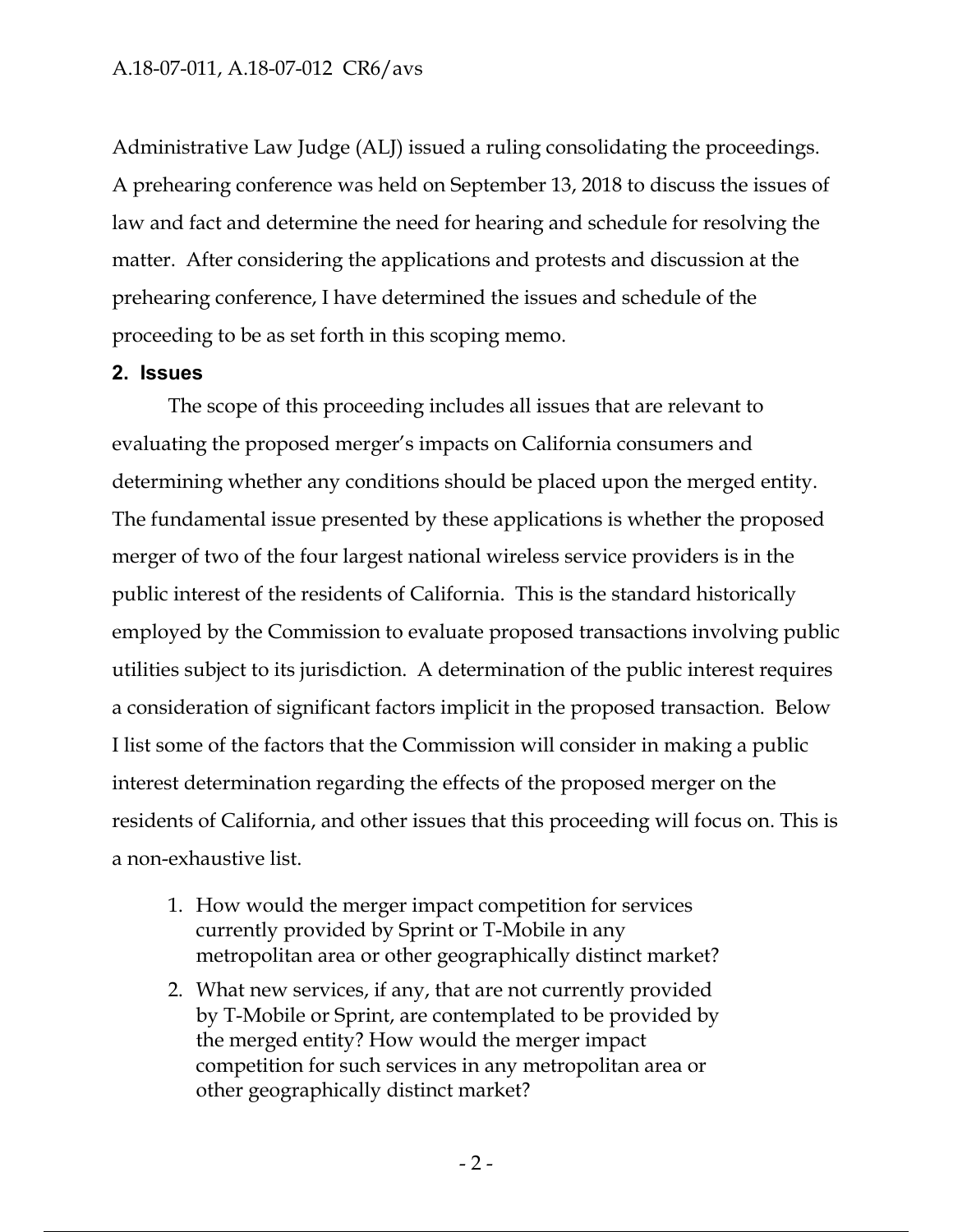- 3. What are the relevant markets to consider?
- 4. Would the merger give the merged company monopsony power or increase the tendency to exercise monopsony power, including market power over equipment suppliers?
- 5. What merger-specific and verifiable efficiencies would be realized by the merger?
- 6. How would the merger affect innovation?
- 7. How would the merger affect the market for special access services, including backhaul services?
- 8. How would the merger affect the ability of independent competitive wireless carriers to obtain backhaul services?
- 9. Would the merger increase the market power of the incumbent local exchange carriers and their wireless affiliates?
- 10. How would the merger impact the quality of, and access to, service to California consumers in metropolitan areas, rural areas, or other geographically distinct markets? What services would be affected?
- 11. How would the merger impact the LifeLine program?
- 12. Which California utilities would operate the merged properties in the state?
- 13. Would the merger preserve the jurisdiction of the Commission to effectively regulate those utilities and their operations in California?
- 14. Would the benefits of the merger likely exceed any detrimental effects?
- 15. Should the Commission impose conditions or mitigation measures to prevent significant adverse consequences and, if so, what should those conditions or measures be?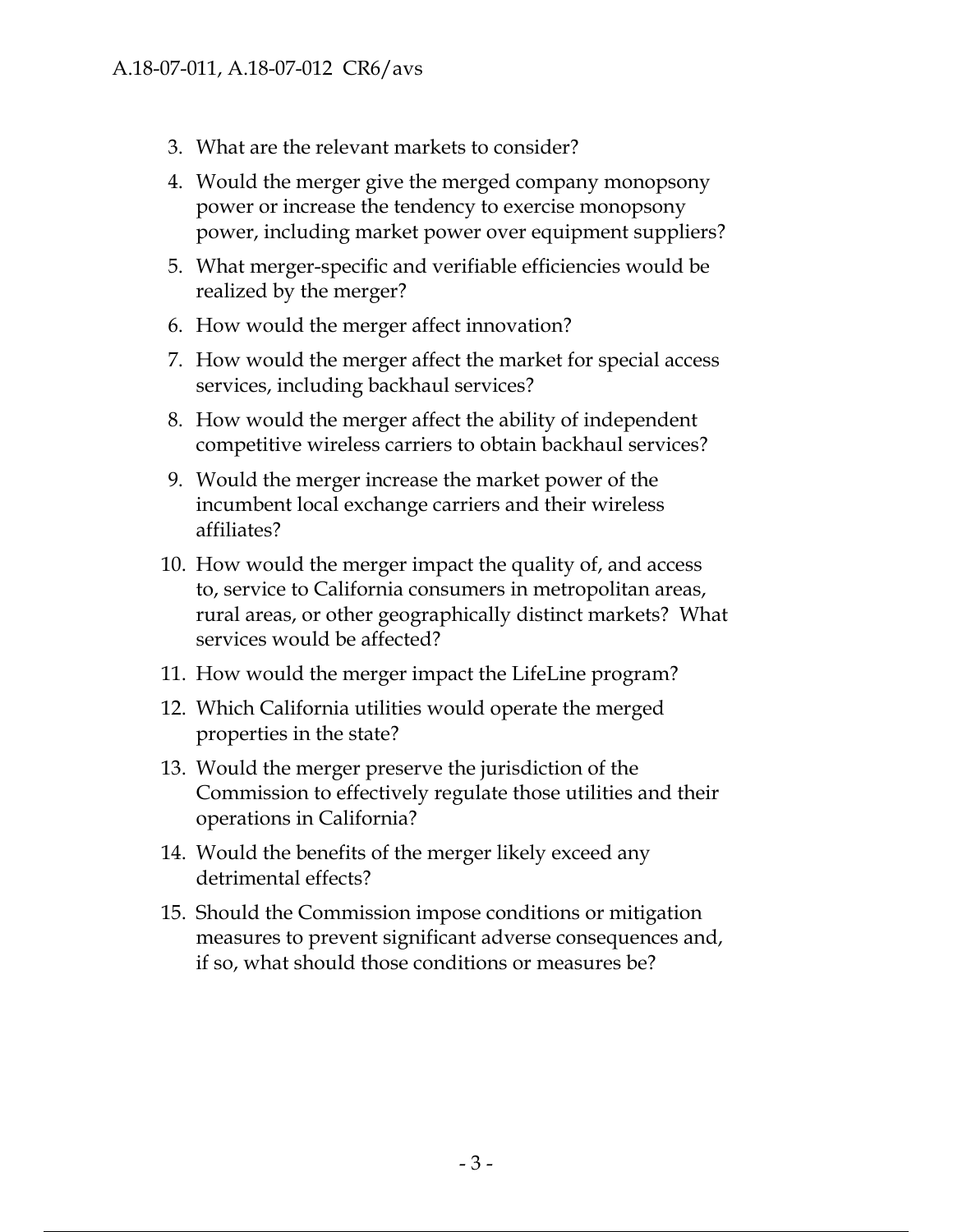## **3. Need for Evidentiary Hearing**

 Obtaining satisfactory answers to the above questions will require consideration of multiple factual issues. These include, but are not necessarily limited to, issues related to innovation, service quality, customer satisfaction, pricing policies, pre-paid services, wholesale markets, the roll-out of 5G services (particularly in rural markets), system integration, device compatibility, customer migration, net neutrality, customer privacy and mandatory arbitration clauses. Accordingly, evidentiary hearing is needed on these issues.

#### **4. Schedule**

The following schedule is adopted here and may be modified by the ALJ as required to promote the efficient and fair resolution of the consolidated proceeding.

| <b>EVENT</b>                         | <b>DATE</b>                  |
|--------------------------------------|------------------------------|
| <b>Public Participation Hearings</b> | 4th Quarter 2018             |
| Intervenor testimony served          | January 7, 2019              |
| Rebuttal testimony served            | January 29, 2019             |
| <b>Evidentiary Hearing</b>           | February 6-9, 2019 in        |
|                                      | <b>Commission Courtroom</b>  |
|                                      | <b>State Office Building</b> |
|                                      | 505 Van Ness Avenue          |
|                                      | San Francisco, CA 94012      |
| <b>Opening Briefs</b>                | March 1, 2019                |
| Reply Briefs & submission date       | March 15, 2019               |
| <b>Proposed Decision</b>             | 2nd Quarter 2019             |

The proceeding will stand submitted upon the filing of reply briefs unless the ALJ requires further evidence or argument. Based on this schedule, the proceeding will be resolved within 18 months as required by Pub. Util. Code § 1701.5.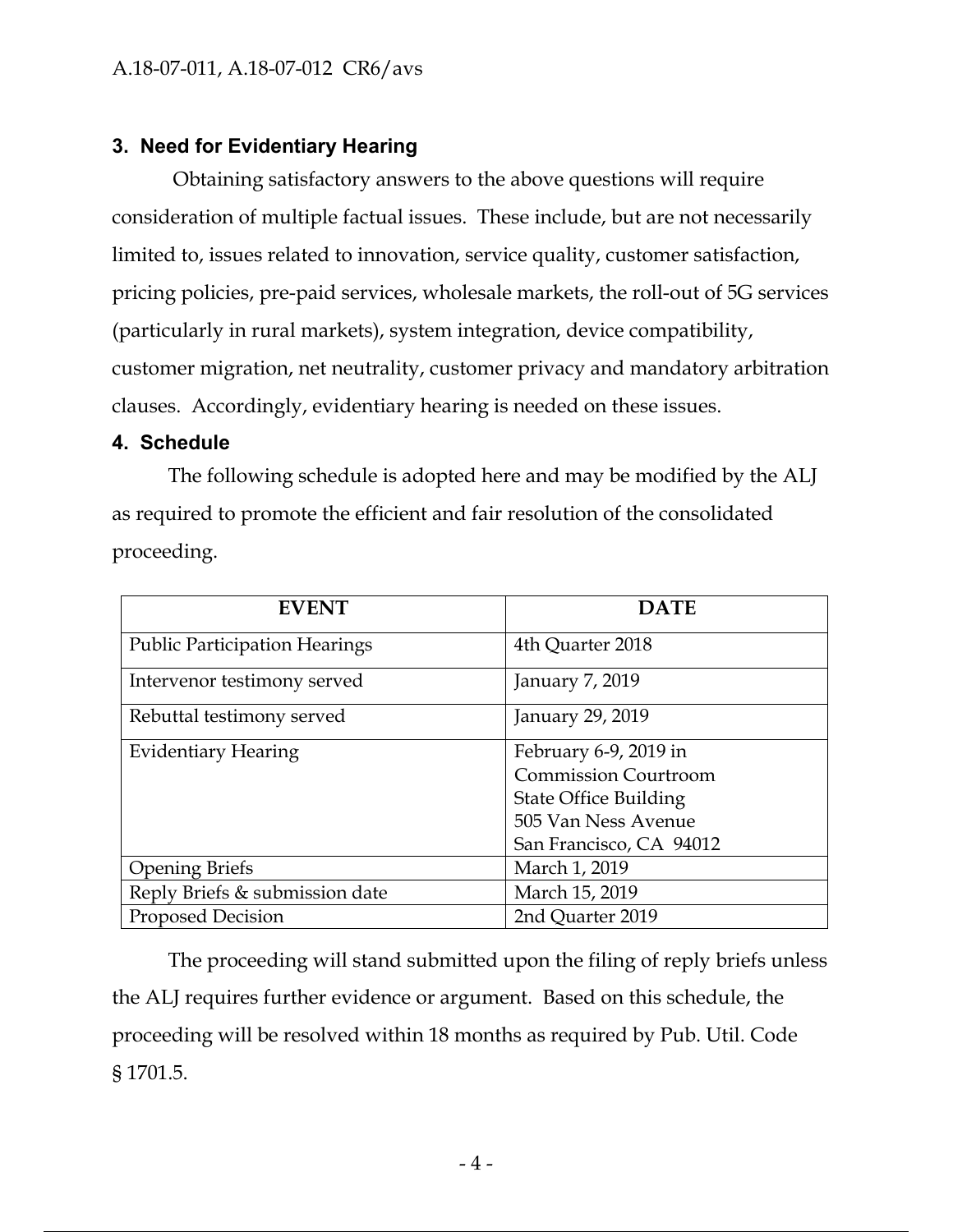## **5. Category of Proceeding/Ex Parte Restrictions**

This ruling confirms the Commission's preliminary determination that this is a ratesetting proceeding. (Resolution ALJ 176- 3421.) Accordingly, ex parte communications are restricted and must be reported pursuant to Article 8 of the Commission's Rules of Practice and Procedure.

### **6. Public Outreach**

Pursuant to Pub. Util. Code § 1711(a), I hereby report that the Commission sought the participation of those likely to be affected by this matter by noticing it in the Commission's monthly newsletter that is served on communities and businesses that subscribe to it and posted on the Commission's website.

### **7. Intervenor Compensation**

Pursuant to Pub. Util. Code § 1804(a)(1), a customer who intends to seek an award of compensation must file and serve a notice of intent to claim compensation by October 15, 30 days after the prehearing conference.

### **8. Public Advisor**

Any person interested in participating in this proceeding who is unfamiliar with the Commission's procedures or has questions about the electronic filing procedures is encouraged to obtain more information at http://consumers.cpuc.ca.gov/pao/ or contact the Commission's Public Advisor at 866-849-8390 or 415-703-2074 or 866-836-7825 (TYY), or send an e-mail to public.advisor@cpuc.ca.gov.

### **9. Service of Documents on Commissioners and Their Personal Advisors**

Rule 1.10 requires only electronic service on any person on the official service list, other than the ALJ.

When serving documents on Commissioners or their personal advisors, whether or not they are on the official service list, parties must only provide